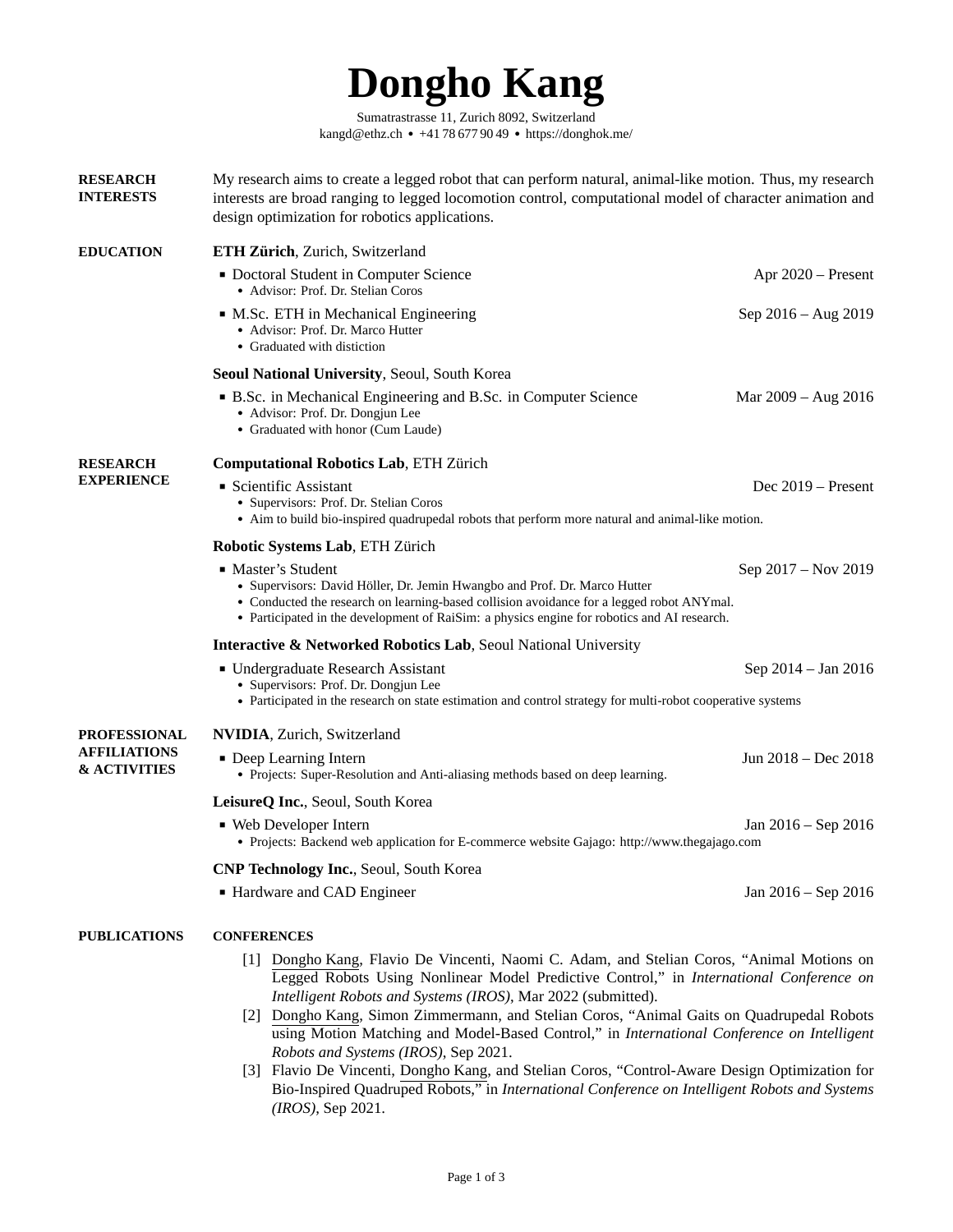[4] Changu Kim, Hyunsoo Yang, Dongho Kang [and Dongjun Lee, "2-D Cooperative Localization](https://ieeexplore.ieee.org/abstract/document/7358894) with Omni-Directional Mobile Robots," in *[International Conference on Ubiquitous Robots and](https://ieeexplore.ieee.org/abstract/document/7358894) Ambient Intelligence*[, Goyang, South Korea, Oct 2015.](https://ieeexplore.ieee.org/abstract/document/7358894)

#### **WORKSHOP**

[1] Dongho Kang, Flavio De Vincenti, and Stelian Coros, "Nonlinear Model Predictive Control for Quadrupedal Locomotion Using Second-Order Sensitivity Analysis," in *ICRA 2022: 6th Full-Day Workshop on Legged Robots*, May 2022.

## **THESIS**

| [1] Dongho Kang, "End-to-End Collision Avoidance from Depth Input with Memory-based Deep RL," |
|-----------------------------------------------------------------------------------------------|
| Master's thesis, the Department of Mechanical and Process Engineering, ETH Zürich, Aug 2019.  |

| <b>INVITED TALK</b>                        | Robot Intelligence Lab, Korea University, Seoul, South Korea                                                                                                                                                         | Apr 2021            |  |
|--------------------------------------------|----------------------------------------------------------------------------------------------------------------------------------------------------------------------------------------------------------------------|---------------------|--|
|                                            | NAVER LABS Corp., Seoul, South Korea                                                                                                                                                                                 | Dec 2019            |  |
|                                            | • Max Planck ETH Center for Learning Systems Symposium, Tübingen, Germany                                                                                                                                            | Feb 2019            |  |
| <b>AWARDS &amp;</b><br><b>SCHOLARSHIPS</b> | · Birkigt Scholarship, ETH Zürich<br>Stipendiary scholarship for international master student.                                                                                                                       | Feb 2018            |  |
|                                            | <b>Eminence Scholarship, Seoul National University</b><br>Full-tuition scholarship for one academic semester for outstanding academic performance.                                                                   | Aug 2014            |  |
|                                            | • Merit-based Scholarship, Seoul National University<br>Half-tuition scholarship for one academic semester for outstanding academic performance.                                                                     | Feb 2014            |  |
|                                            | • Development Fund Scholarship, Seoul National University<br>Full-tuition scholarship for one academic year for outstanding academic performance.                                                                    | Feb 2010            |  |
| <b>TEACHING</b>                            | ETH Zürich, Zurich, Switzerland                                                                                                                                                                                      |                     |  |
| <b>EXPERIENCE</b>                          | • Teaching Assistant, Computational Models of Motion (Spring)                                                                                                                                                        | $2021 - 2022$       |  |
|                                            | <b>Teaching Assistant, Visual Computing (Autumn)</b>                                                                                                                                                                 | $2020 - 2022$       |  |
|                                            | Seoul National University, Seoul, South Korea                                                                                                                                                                        |                     |  |
|                                            | • Mentor, SNU Samsung Convergence Software Course Program                                                                                                                                                            | Jan 2015 - Dec 2015 |  |
|                                            | Teaching Assistant, MAE 446.204A: Dynamics                                                                                                                                                                           | Jan 2014 – Dec 2014 |  |
|                                            | Teaching Assistant, PA 034.013: Basic Physics 2                                                                                                                                                                      | Sep 2011 - Dec 2011 |  |
| <b>LANGUAGES</b>                           | Korean: Native language.                                                                                                                                                                                             |                     |  |
|                                            | <b>English: Fluent (speaking, reading, writing).</b>                                                                                                                                                                 |                     |  |
| <b>TECHNICAL</b>                           | <b>Programming and Software</b>                                                                                                                                                                                      |                     |  |
| <b>SKILLS</b>                              | C/C++, C#, Python, Matlab/Octave, Unix/Linux, Tensorflow, Pytorch, ROS, Open Dynamics Engine, Unity                                                                                                                  |                     |  |
|                                            | <b>Experience with Robots</b>                                                                                                                                                                                        |                     |  |
|                                            | UnitreeRobotics Aliengo, A1, Go1, ANYbotics ANYmal,                                                                                                                                                                  |                     |  |
| <b>REFERENCES</b>                          | Prof. Dr. Stelian Coros<br>Associate Professor in the Department of Computer Science<br>ETH Zürich<br>Stampfenbachstrasse 48 (Sumatrastrasse 11), 8092, Zurich, Switzerland<br>scoros@inf.ethz.ch • +41 44 632 02 15 |                     |  |
|                                            | ■ Prof. Dr. Marco Hutter<br>Associate Professor in the Department of Mechanical and Process Engineering<br>ETH Zürich<br>Leonhardstrasse 21, 8092 Zurich, Switzerland<br>mahutter@ethz.ch • +41 44 632 74 17         |                     |  |